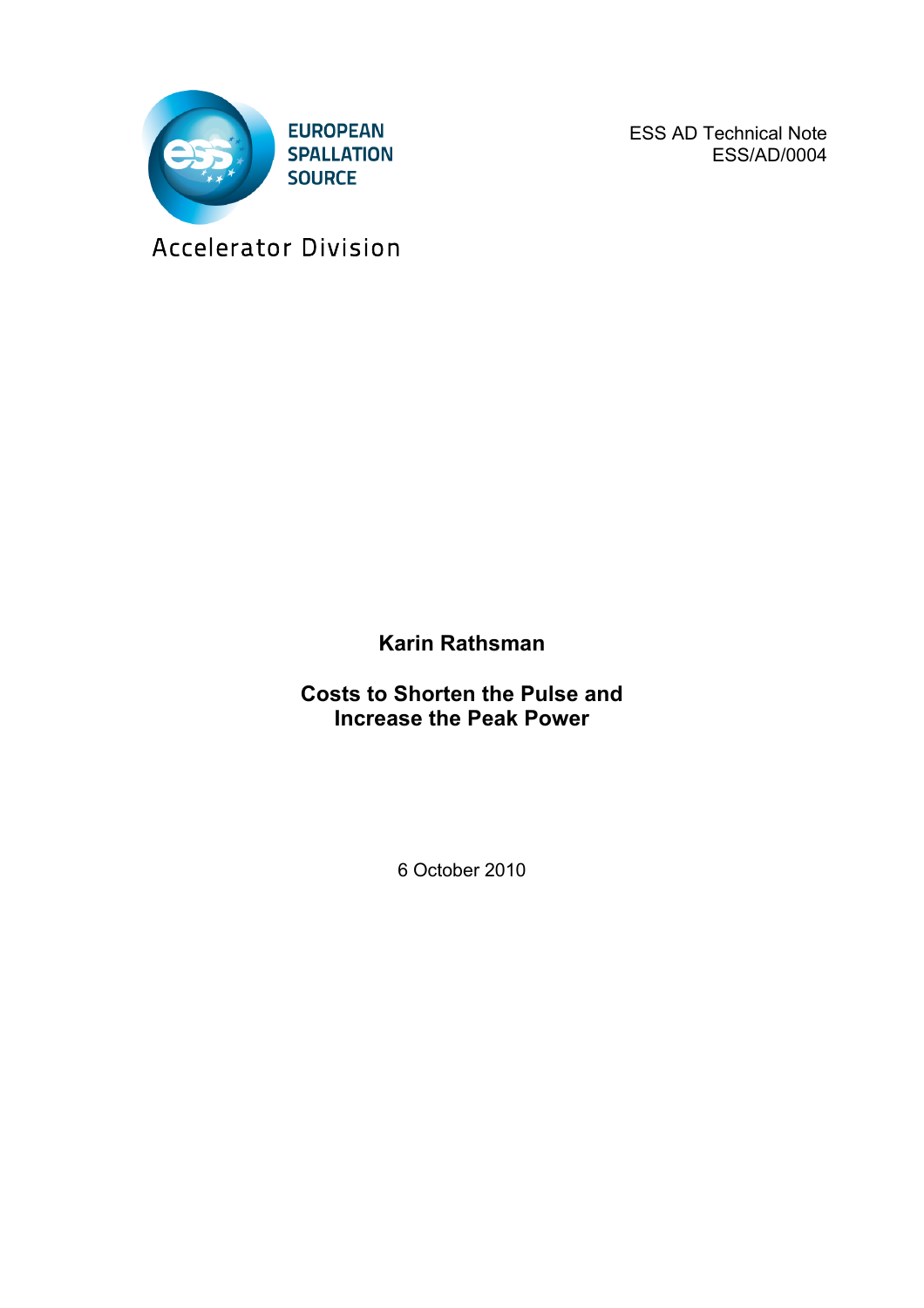## Costs to shorten the pulse and increase the peak power

## K.Rathsman

## October 6, 2010

The ESS linac will be design to produce a peak proton current of 50 mA at 2*.*5 GeV in 2 ms long pulses with a repetition rate of 20 Hz. There is however a desire to shorten the pulses to 1*.*3 ms and increase the peak current to 75 mA, as to keep the average beam power of 5 MW the same. The task of this note is to estimate the increased capital costs and power consumption in terms of scaling laws.

Assume that the maximum power to the beam per high beta ellitical cavity is 1 MW, then for each mA increase in peak current, an additional

$$
N = \frac{2.5 \text{ GV}}{1 \text{ MW}} = 2.5 \text{ cavities/mA}
$$

number of high beta elliptical cavities is needed. Thus, to increase the peak power from 50 mA to 75 mA, 63 extra cavities are needed.

To do a better estimate we need a reference layout for the ESS accelerator that does not take into account future upgrades. The latest baseline, which was presented at IPAC'10 [1] is however optimized for a peak current of 75 mA, but operated at 50 mA. The superconducting part of this accelerator is made up of 42 triple spoke resonators, 40 low beta elliptical cavities and 152 high beta elliptical cavities, i.e., a total of 234 superconducting cavities. An upgrade to 75 mA is done by adding 16 high beta elliptical cavities.

If we compare this configuration with the baseline presented at PAC'09 [2], which includes 24 single spoke resonators, 32 triple spoke resonators, 40 high beta elliptical cavities and 96 high beta elliptical cavities, we can conclude that the superconducting part of the accelerator has increased by 42 cavities, only in order to prepare the accelerator for a future upgrade.

The baseline of PAC'09 is based on single and triple spoke cavities. Since then the design has shifted towards a layout with only one type of spoke resonators. Therefore, the reference Linac in this work will be an accelerator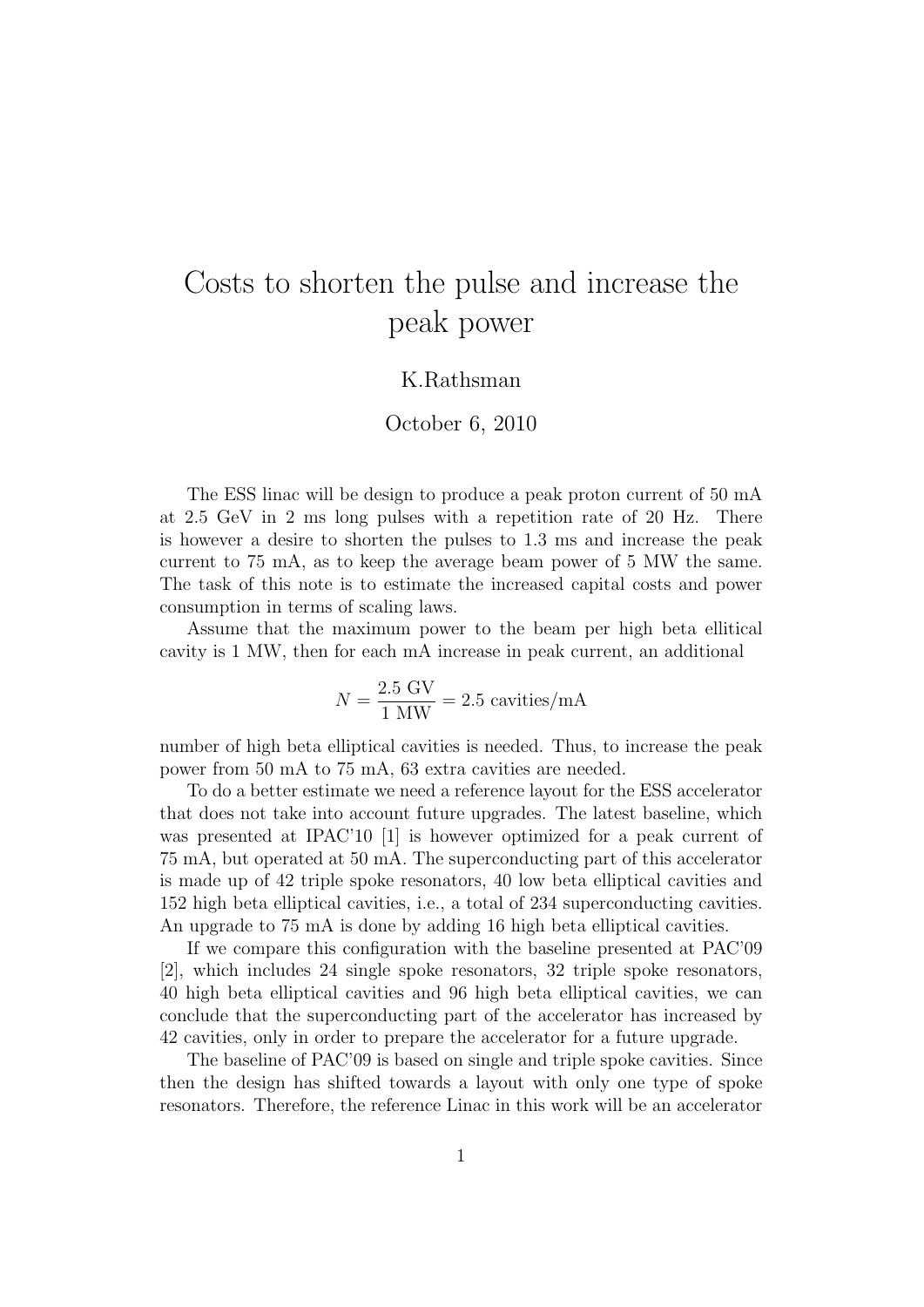| <b>Structure</b>         | Energy | Freq.  | Cavities           | Length     |
|--------------------------|--------|--------|--------------------|------------|
|                          | [MeV]  | [MHz]  |                    | m          |
| Reference baseline       |        |        |                    |            |
| Spokes                   | 260    | 352.21 | $16 \cdot 3 = 48$  | 64         |
| Elliptical 1             | 570    | 704.42 | $9 \cdot 4 = 36$   | 53         |
| Elliptical 2             | 2500   | 704.42 | $14 \cdot 8 = 112$ | 169        |
| In total                 |        |        | 196                | $286 + 30$ |
| Upgradable baseline      |        |        |                    |            |
| <b>Spokes</b>            | 200    | 352.21 | $14 \cdot 3 = 42$  | 51         |
| Elliptical 1             | 500    | 704.42 | $10 \cdot 4 = 40$  | 57         |
| Elliptical 2             | 2500   | 704.42 | $19 \cdot 8 = 152$ | 215        |
| In total                 |        |        | 234                | $324 + 30$ |
| <b>Upgraded baseline</b> |        |        |                    |            |
| Spokes                   | 200    | 352.21 | $14 \cdot 3 = 42$  | 51         |
| Elliptical 1             | 500    | 704.42 | $10 \cdot 4 = 40$  | 57         |
| Elliptical 2             | 2500   | 704.42 | $21 \cdot 8 = 168$ | 238        |
| In total                 |        |        | $\rm 250$          | $347 + 30$ |

Table 1: Block layout of RF super conducting structures based on data from Mohammad Eshraqi

using one type of spoke resonators, as in the IPAC10 paper, but which is optimized and operated at 50 mA. The block of rf structures for this linac is shown in table 1 together with parameters for the upgradable baseline (optimized for 75 mA and operated 50 mA) and the upgraded baseline (optimized and operated at 75 mA). The power to the beam for these three examples are shown in fig 1

From table 1 it can be concluded that an increase in peak power from 50 mA to 75 mA leads to an increase of the total Linac length from 316 m to 377 m, i.e. by 61 m. The number of cavities increases from 196 to 250, or by 28 %. Assuming that the capital cost for the warm part of the accelerator is negligible, then it follows that a 50% increase in peak power increases the total cost of the accelerator and rf power source by approximately 30%.

Another interesting detail is the power consumption. By lowering the pulse with from 2 ms to 1.3 ms, the average beam power is still 5 MW. Howerver, the rf power consumption will increase due to the fact that the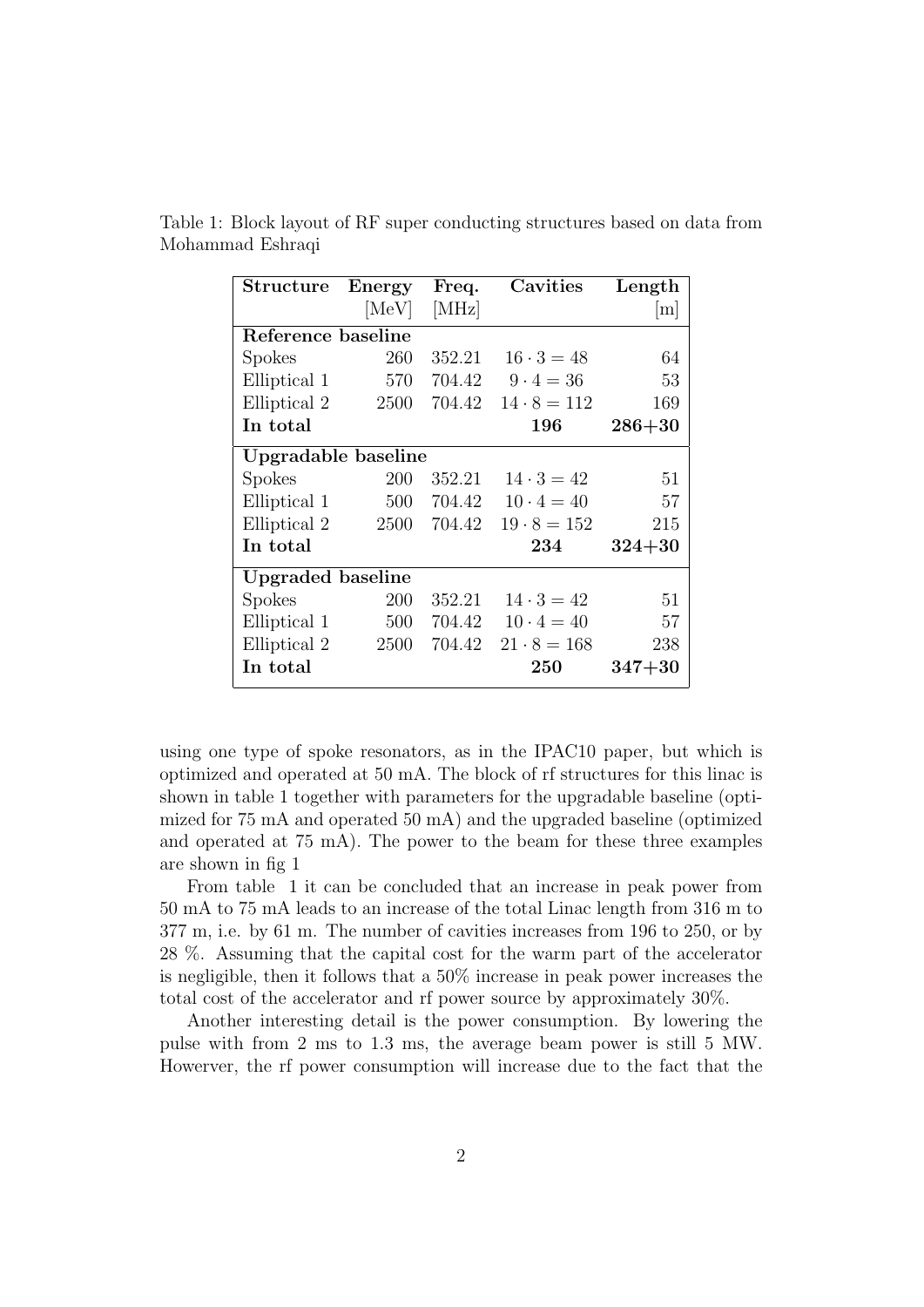

Figure 1: The power to beam for the three accelerator configurations given in table 1. Calculations by Mohamad Eshraqi.